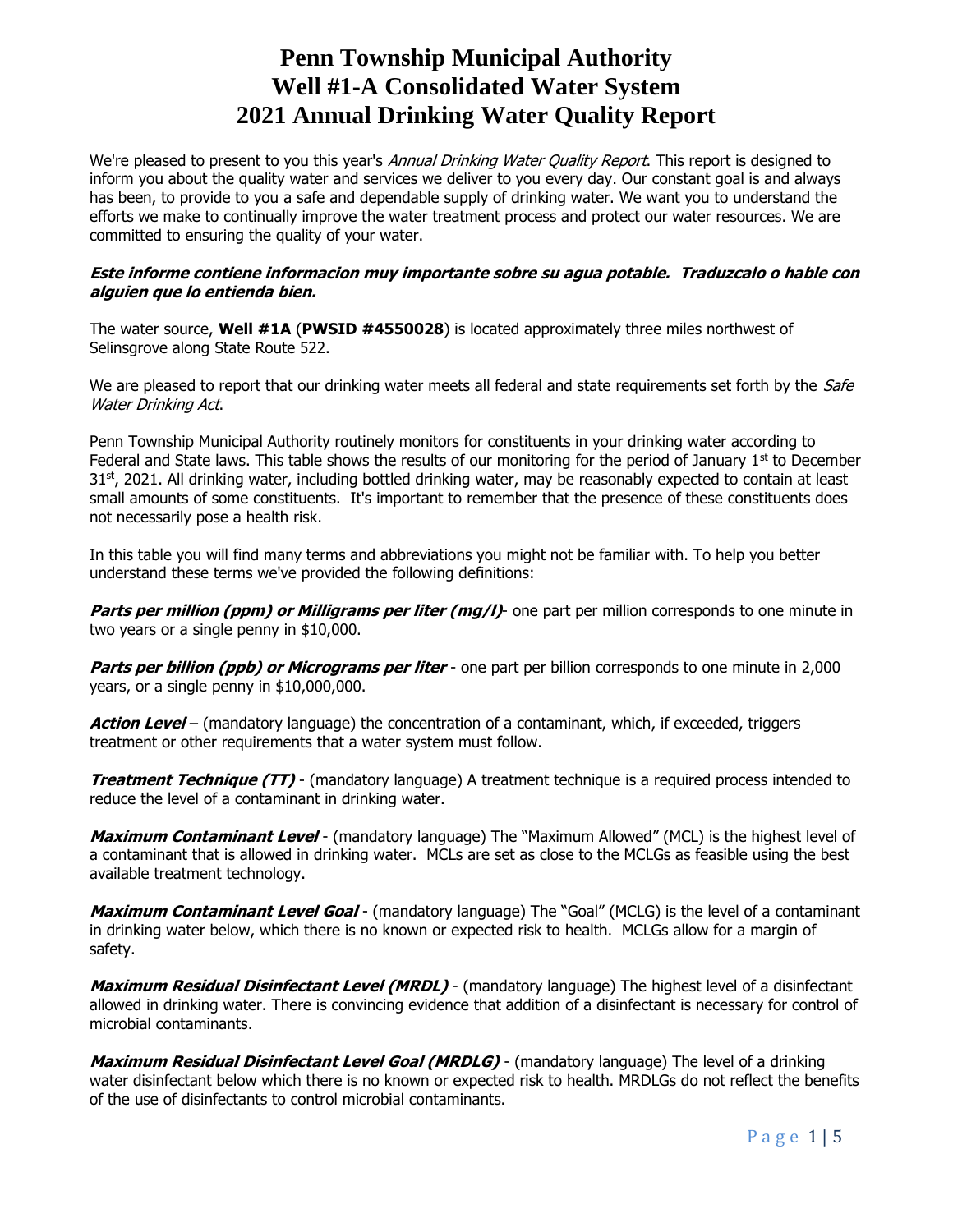| <b>Contaminant (units)</b>                        | <b>Violation</b> | <b>Sample</b><br>Year | <b>PTMA</b><br>result | <b>Range of</b><br>results | <b>MCLG</b>    | <b>MCL</b>     | <b>Major Source in Drinking</b><br><b>Water</b>                                                                                                                                                   |  |  |
|---------------------------------------------------|------------------|-----------------------|-----------------------|----------------------------|----------------|----------------|---------------------------------------------------------------------------------------------------------------------------------------------------------------------------------------------------|--|--|
| <b>Synthetic Organic Contaminants</b>             |                  |                       |                       |                            |                |                |                                                                                                                                                                                                   |  |  |
| Atrazine                                          | No               | 2021                  | <b>ND</b>             | SS                         | 3              | 3              | Some people who drink water<br>containing atrazine well in<br>excess of the MCL over many<br>years could experience problems<br>with their cardiovascular system<br>or reproductive difficulties. |  |  |
| <b>Radiological Compounds</b>                     |                  |                       |                       |                            |                |                |                                                                                                                                                                                                   |  |  |
| Radium228 (pCi/L)                                 | No               | 2013                  | 1.05                  | SS                         | 0              | 5              | Erosion of Natural Deposits                                                                                                                                                                       |  |  |
| <b>Inorganic Compounds</b>                        |                  |                       |                       |                            |                |                |                                                                                                                                                                                                   |  |  |
| Barium (ppm)                                      | No               | 2021                  | .0637                 | SS                         | $\overline{2}$ | $\overline{2}$ | Discharge of drilling wastes;<br>discharge from metal refineries;<br>Erosion of natural deposits                                                                                                  |  |  |
| Arsenic (ppb)                                     | No               | 2018                  | 1.56                  | SS                         | $\Omega$       | 10             | Erosion of natural deposits.<br>Runoff form orchards, runoff<br>form glass and electronics<br>production wastes.                                                                                  |  |  |
| Nitrate<br>(as Nitrogen) (ppm)                    | No               | 2021                  | 3.2                   | SS                         | 10             | 10             | Runoff from fertilizer use;<br>leaching from septic tanks,<br>sewage; erosion of natural<br>deposits                                                                                              |  |  |
| <b>Compounds entering the Distribution system</b> |                  |                       |                       |                            |                |                |                                                                                                                                                                                                   |  |  |
| Fluoride (ppm)                                    | No               | 2021                  | 0.66                  | $0.32$ to $1.12$           | $\overline{2}$ | $\overline{2}$ | Erosion of natural deposits.<br>Added to promote strong teeth.                                                                                                                                    |  |  |
| Chlorine (ppm)                                    | No               | 2021                  | 1.60                  | 1.04 to 2.15               | $MRDLG=4$      | $MRDL=4$       | Used as a disinfectant                                                                                                                                                                            |  |  |
| <b>Compounds found in the Distribution system</b> |                  |                       |                       |                            |                |                |                                                                                                                                                                                                   |  |  |
| Chlorine (mg/L)                                   | No               | 2021                  | 1.18                  | 1.18 to 1.55               | MRDLG=4        | $MRDL=4$       | Used as a disinfectant                                                                                                                                                                            |  |  |
| Trihalomethanes (ppb)                             | No               | 2021                  | 23                    | SS                         | <b>NA</b>      | 80             | Disinfection by-product                                                                                                                                                                           |  |  |
| Haloacetic acids (ppb)                            | No               | 2021                  | 12                    | SS                         | NA.            | 60             | Disinfection by-product                                                                                                                                                                           |  |  |

Footnotes: ss=single sample

| <b>Contaminant</b>     | <b>Violation</b><br>of TT | <b>Sample</b><br>Year | <b>Action</b><br>Level<br>(AL) | 90 <sup>th</sup><br><b>Percentile</b><br><b>Value</b> | <b>Units</b> | # of sites<br>above AL<br>or total<br>sites | <b>MCLG</b> | <b>Sources of contamination</b> |  |
|------------------------|---------------------------|-----------------------|--------------------------------|-------------------------------------------------------|--------------|---------------------------------------------|-------------|---------------------------------|--|
| <b>Lead and Copper</b> |                           |                       |                                |                                                       |              |                                             |             |                                 |  |
| Lead                   | No                        | 2020                  | 15                             | 1.15                                                  | ppb          | 0                                           | 0           | Corrosion of Household plumbing |  |
| Copper                 | No                        | 2020                  | 1.3                            | 0.672                                                 | ppm          | 0                                           | 1.3         | Corrosion of Household plumbing |  |

| <b>Water Hardness</b> |                                              |
|-----------------------|----------------------------------------------|
| PTMA                  | 17 grains per gallon (approximately 250 ppm) |
| SMA                   | 12 to 18 grains per gallon                   |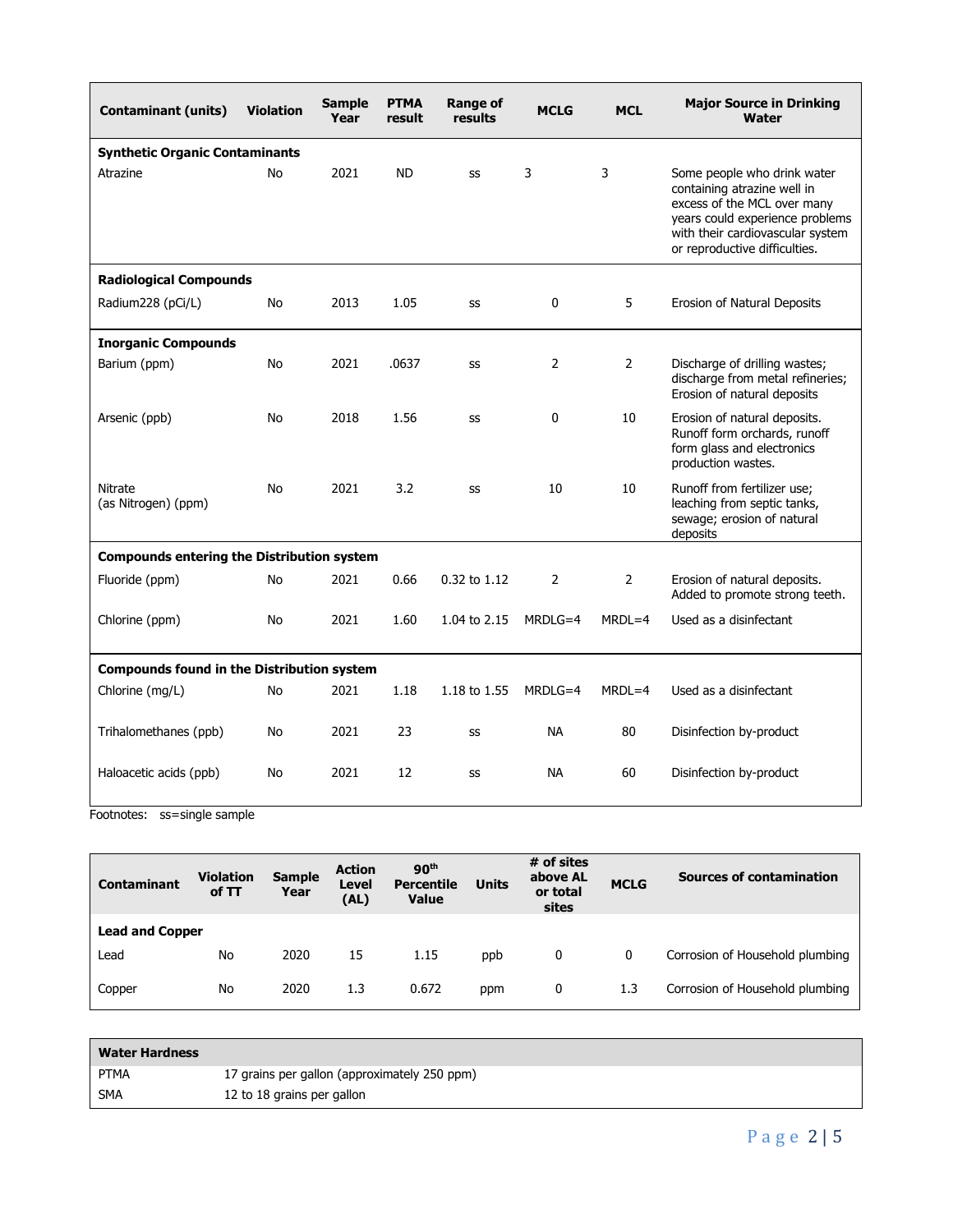#### **2021 SAMPLE RESULTS PROVIDED BY SELINSGROVE MUNICIPAL AUTHORITY**

| <b>Contaminant (units)</b>                                 |                                                            | <b>Violation</b>                      | <b>Sample</b><br>Year          | <b>SMA</b><br>result                                      | <b>Range of</b><br>results                                      |              | <b>MCLG</b>                                    | <b>MCL</b>     | <b>Major Source in</b><br><b>Drinking Water</b>                                        |
|------------------------------------------------------------|------------------------------------------------------------|---------------------------------------|--------------------------------|-----------------------------------------------------------|-----------------------------------------------------------------|--------------|------------------------------------------------|----------------|----------------------------------------------------------------------------------------|
| <b>Chemical Contaminates</b>                               |                                                            |                                       |                                |                                                           |                                                                 |              |                                                |                |                                                                                        |
| Gross Alpha                                                |                                                            | No                                    | 2014                           | 2.9                                                       | SS                                                              |              | 0                                              | 15             | Erosion of Natural Deposits                                                            |
|                                                            | Radiu-226 (pCi/L)<br>No                                    |                                       | 2017                           | 1.77                                                      | SS                                                              |              | 0                                              | 5              | Erosion of Natural Deposits                                                            |
| Radium-228 (pCi/L)                                         |                                                            | No                                    | 2017                           | 1.40                                                      | SS                                                              |              | 0                                              | 5              | Erosion of Natural Deposits                                                            |
| Bromodichloromethane                                       |                                                            | No                                    | 2017                           | 1.08                                                      |                                                                 | 1.08         | 80                                             | 80             | Byproduct of disinfection                                                              |
| Chlorodibromomethane                                       |                                                            | No                                    | 2017                           | 1.13                                                      | 1.13                                                            |              | 80                                             | 80             | Byproduct of disinfection                                                              |
| Barium (ppm)                                               |                                                            |                                       | 2021                           | 0.094                                                     | 0.038 to 0.094                                                  |              | 2                                              | $\overline{2}$ | Erosion of Natural Deposits                                                            |
|                                                            | Nitrate (as Nitrogen) (ppm):<br>EP 101<br>EP 102<br>EP 103 |                                       | 2021<br>2021<br>2021           | 2.06<br>0.847<br>3.79                                     | SS<br>SS<br>SS                                                  |              | 10<br>10<br>10                                 | 10<br>10<br>10 | Runoff from fertilizer use<br>Runoff from fertilizer use<br>Runoff from fertilizer use |
| <b>Total Trihalomethane</b>                                |                                                            | No                                    | 2020                           | 6.01                                                      | SS                                                              |              | N/A                                            | 80             | Byproduct of disinfection                                                              |
| HAA5                                                       |                                                            | No                                    | 2020                           | 1.39                                                      | SS                                                              |              | N/A                                            | 60             | Byproduct of disinfection                                                              |
| <b>Contaminant</b>                                         | <b>Violation</b><br>of TT                                  | <b>Sample</b><br>Year                 | <b>Action</b><br>Level<br>(AL) | 90 <sup>th</sup><br><b>Percentile</b><br><b>Value</b>     | # of sites<br><b>Units</b><br>above AL or<br><b>Total Sites</b> |              | <b>MCLG</b>                                    |                | <b>Sources of contamination</b>                                                        |
| <b>Lead and Copper</b>                                     |                                                            |                                       |                                |                                                           |                                                                 |              |                                                |                |                                                                                        |
| Lead                                                       | No                                                         | 2019                                  | 15                             | 0.0032                                                    | ppb                                                             | 0            |                                                | 0              | Corrosion of Household plumbing                                                        |
| Copper                                                     | No                                                         | 2019                                  | 1.3                            | 0.1                                                       | ppm                                                             | 0            |                                                | 1.3            | Corrosion of Household plumbing                                                        |
| <b>Contaminant (units)</b>                                 |                                                            | <b>Violation</b>                      | <b>Sample</b><br>Year          | <b>Lowest Level</b><br><b>Detected</b>                    | <b>Range of</b><br>results                                      |              | <b>Minimum</b><br><b>Disinfectant Residual</b> |                | <b>Major Source in</b><br><b>Drinking Water</b>                                        |
| <b>Disinfection Residual</b>                               |                                                            |                                       |                                |                                                           |                                                                 |              |                                                |                |                                                                                        |
| Chlorine (mg/L) EP-101                                     |                                                            | No                                    | 2021                           | 0.4                                                       |                                                                 | 0.69 to 0.97 | 0.4                                            |                | Used as a disinfectant                                                                 |
| Chlorine (mg/L) EP-102                                     |                                                            | No                                    | 2021                           | 0.4                                                       | 0.4 to 0.94                                                     |              | 0.4                                            |                | Used as a disinfectant                                                                 |
| Chlorine (mg/L) EP-103                                     |                                                            | No                                    | 2021                           | 0.4                                                       | 0.53 to 0.97                                                    |              | 0.4                                            |                | Used as a disinfectant                                                                 |
| <b>Contaminant (units)</b><br><b>Highest Average Month</b> |                                                            | <b>Highest Average</b><br><b>MRDL</b> |                                | <b>Lowest Average</b>                                     |                                                                 | <b>Units</b> |                                                |                |                                                                                        |
| <b>Disinfection Residual</b>                               |                                                            |                                       |                                |                                                           |                                                                 |              |                                                |                |                                                                                        |
| Distribution Residual                                      |                                                            |                                       | May 2021                       |                                                           | 0.83<br>4.0                                                     |              | 0.62                                           |                | ppm                                                                                    |
| <b>Contaminant (units)</b>                                 |                                                            | <b>Violation</b>                      | <b>Sample</b><br>Year          | <b>Highest</b><br>number of<br>positive<br><b>Samples</b> | <b>MCLB</b>                                                     |              | <b>MCL</b>                                     |                | <b>Source</b>                                                                          |
| <b>Microbial</b>                                           |                                                            |                                       |                                |                                                           |                                                                 |              |                                                |                |                                                                                        |
| Total Coliform Bacteria *                                  |                                                            | No                                    | 2021                           | 0                                                         | $\mathbf 0$                                                     |              | More than 1 per month                          |                | Naturally Present in the environment                                                   |

\*Bacteria Sample: The Borough received two positive samples on 10/8/21 which triggered a Level 1 Assessment. We implemented the corrective Level 1 Assessment plan and resampled. All samples came back negative for bacteria. (No Violation)

#### **Source Water Assessment**

A Source Water Assessment of our source was completed by the PA Department of Environmental Protection (Pa. DEP). The Assessment has found that our source is potentially most susceptible to industry discharge that has water pollution control facilities. Complete reports were distributed to municipalities, water suppliers, local planning agencies and PADEP offices. Copies of the complete report are available for review at the Pa. DEP Regional Office, Records Management Unit at (570) 327-3636.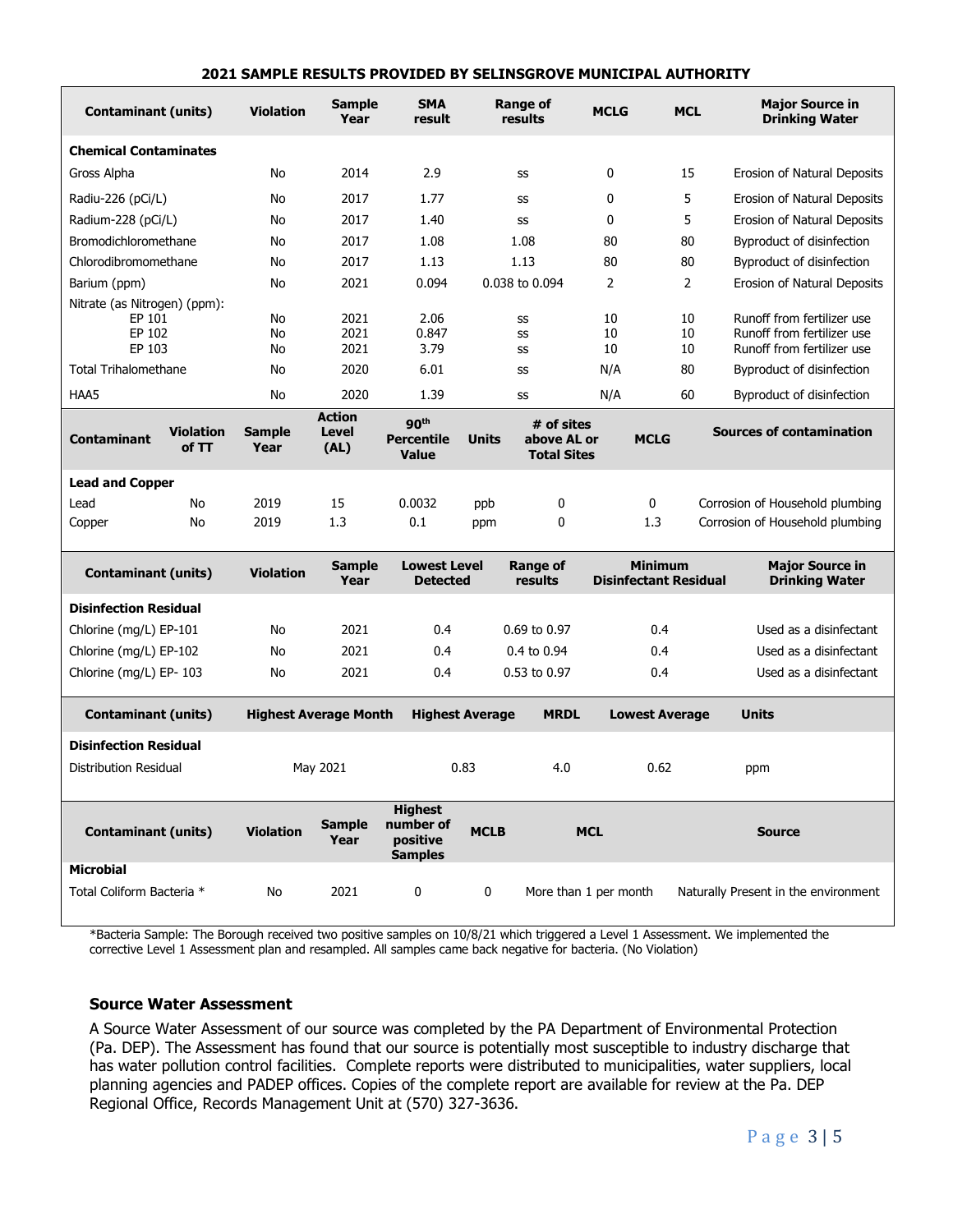### **Violations for 2021**

As you can see by the table, our system had no MCL violations. We're proud that your drinking water meets or exceeds all Federal and State requirements. We have learned through our monitoring and testing that some constituents have been detected.

All sources of drinking water are subject to potential contamination by constants that are naturally occurring or man-made. Those constituents can be microbes+, organic or inorganic chemicals, or radioactive materials. All drinking water, including bottled water, may reasonably be expected to contain at least small amounts of some contaminants. The presence of contaminants does not necessarily indicate that the water poses a health risk. More information about contaminants and potential health effects can be obtained by calling the Environmental Protection Agency's Safe Drinking Water Hotline at 1-800-426-4791.

MCL's are set at very stringent levels for health effects. To understand the possible health effects described for many regulated constituents, a person would have to drink 2 liters of water every day at the MCL level for a lifetime to have a one-in-a-million chance of having the described health effect.

**Nitrates**: As a precaution, we always notify physicians and health care providers in this area if there is ever a higher-than-normal level of nitrates in the water supply.

Some people may be more vulnerable to contaminants in drinking water than the general population. Immunocompromised persons such as persons with cancer undergoing chemotherapy, persons who have undergone organ transplants, people with HIV/AIDS or other immune system disorders, some elderly, and infants can be particularly at risk from infections. These people should seek advice about drinking water from their health care providers. EPA/CDC guidelines on appropriate means to lessen the risk of infection by cryptosporidium and other microbiological contaminants are available from the Safe Drinking Water Hotline (800-426-4791).

We are required by the Pennsylvania Department of Environmental Protection Agency (DEP) to collect one sample for analysis of Coliform bacteria per month. We are pleased to announce that there was **only 2** test result that showed Coliform bacteria detected in all of the samples collected. Each Sample accrued in different months. We immediately collected 3 more bacteria samples near this location approved by DEP. Those samples came back negative for Coliform bacteria. We are also required by DEP to have a chlorine residual equivalent to a trace or greater. In efforts to better serve you, our valued customer, and after careful preparation, the Penn Township Municipal Authority began fluoridating the consolidated water system in March 2002.

Thank you for allowing us to continue providing your family with clean, quality water this year. In order to maintain a safe and dependable water supply we sometimes need to make improvements that will benefit all of our customers. These improvements are sometimes reflected as rate structure adjustments. Thank you for understanding.

#### **Water and Sewer Payments**

Due to recent banking procedure changes at the Northumberland National Bank (NNB), PTMA will no longer accept PTMA water and sewer bill payments made in-person at a NNB branch office. Please remember that we do **not** accept water and sewer bill payments at the PTMA office, the Penn Township Supervisors' office (including their lock box) or over the phone.

#### **All payments must be MAILED to: PTMA P.O. Box 155 Selinsgrove, PA 17870**

All payments must be made in the form of a check, money order or certified check. For security reasons, cash is **not** accepted. To ensure that your payment is correctly applied to your PTMA account, please be sure to enclose your bar-coded stub located at the bottom of your invoice. We apologize for any inconvenience this may cause.